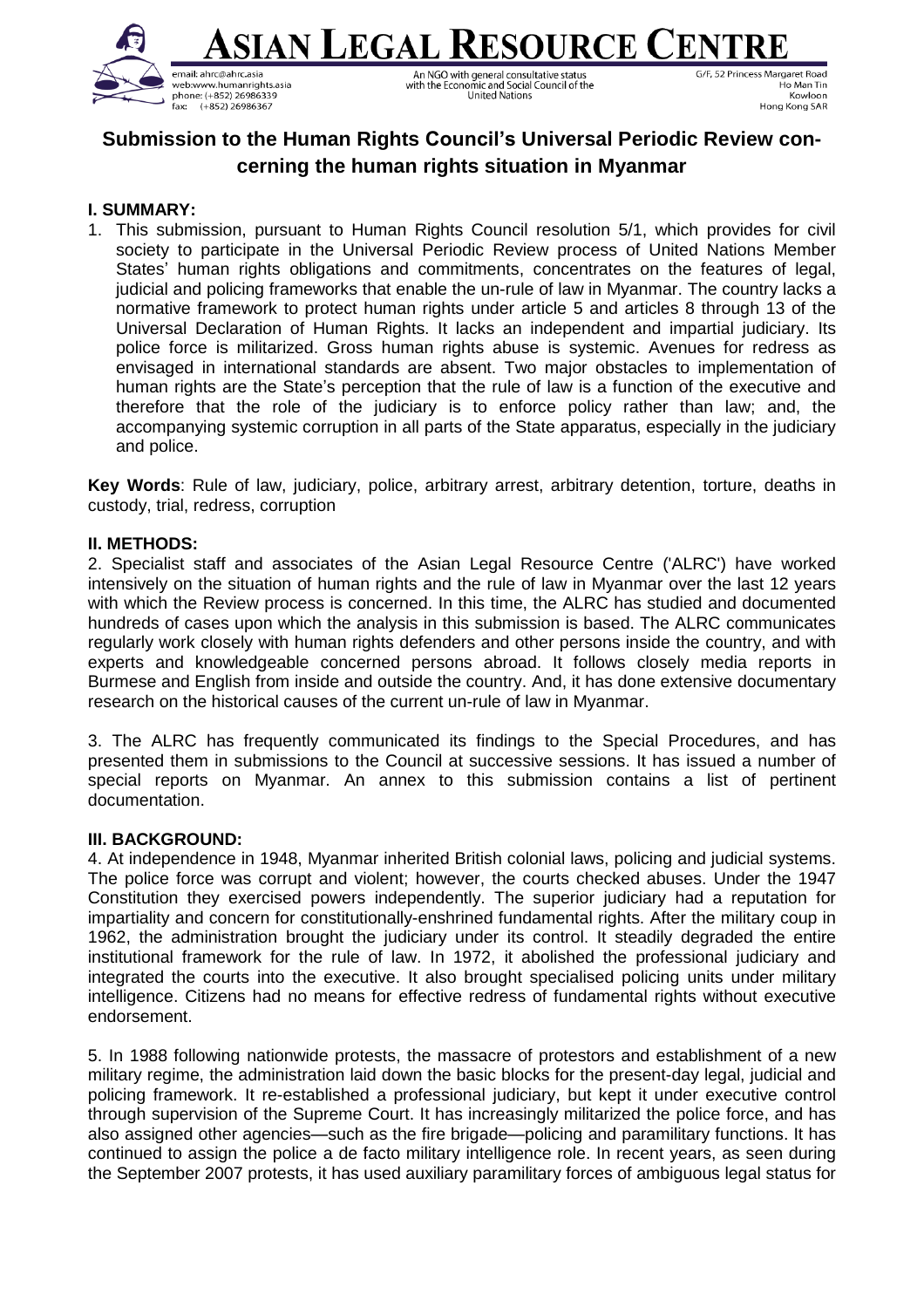security purposes. In 2008, it passed a new constitution that came into effect after 2010 general elections.

6. In 2010 general election, many activists and politicians including opposition party leader Aung San Su Kyi were in still in jail so they didn't get chance to take part in election. NLD party boycotted the 2010 election. U Thein Sein became the President and his party, SPDP got the most seats in parliament. However, in 2012 by-election most of the political prisoners had been released and legislature amended some provisions of the Constitution. The NLD party and other parties were registered and participated in the election.

#### **IV. FRAMEWORK:**

A. The Normative Framework.

7. The State is not a party to most international human rights treaties, including the International Covenant on Civil and Political Rights despite the fact that the First Cycle of the Universal Periodic Review (UPR) adopted 180 recommendations including the ratification of the ICCPR (In reference to Recommendations No. 104.6.,104.7.,106.4. and 106.13.). Therefore in international law its human rights obligations in terms of the rule of law must be assessed in accordance with the Universal Declaration, in particular, articles 5, and 8–13.

8. The State has practically no domestic normative framework for the protection of human rights through the rule of law. Rather, it has a framework for the denial of rights through what the Special Rapporteur on the situation of human rights in Myanmar in 2003 correctly described as the "'unrule of law' which presently affects most of the population in Myanmar" (E/CN.4/2003/41, para. 58).

9. Certain laws have limited provisions to protect the rights outlined in the Universal Declaration. These are mostly procedural delimitations on police powers under the Criminal Procedure Code and Evidence Act, and some broad guarantees under the Judiciary Law. Not only are these routinely ignored in reality—both deliberately as well as through the overall debasement of the legal system, and through the loss of judicial independence upon which they are premised—they are formally negated through jurisprudence.

10. The preponderance of legislation in Myanmar continues to be aimed not at the defence of human rights but at their denial. The State has retained and continues to use antiquated colonialera and postcolonial statutes. Those include but are not limited to: New Contempt Law; Emergency Provisions Act, 1950, section 5; Foreign Exchange Regulation Act, 1947, section 24(1); Immigration (Emergency Provisions) Act, 1947, section 13(1); Official Secrets Act, 1923, section 3(1); Penal Code, sections 124A, 153A, 186, 189, 211, 294, 295A, 332, 353, 505(b);Tuition Law, 1984; and, Unlawful Associations Act, 1908, section 17(1). From 1988 to 2011, all laws were passed as executive decrees, not through any legislative process. In this time, the laws that have been introduced to curtail human rights include: the so-called Anti-Subversion Law, 1996; Electronic Transactions Law, 2004; and, Television and Video Law, 1996. After 2011, 64 new laws were enacted, 55 laws were amended and 14 laws were repealed.

11. The 2008 Constitution is in terms of human rights a norm-less constitution. Under its provisions, the armed forces are placed outside of judicial authority. The military, not the judiciary, is the constitution's guardian. The judiciary is separated from other branches of government only "to the extent possible". All rights are qualified with ambiguous language that permits exemptions under circumstances of the State's choosing. For instance, the right not to be held in custody for more than 24 hours before being brought before a magistrate, which already exists in the Criminal Procedure Code, is under the new constitution delimited by an exception for "matters on precautionary measures taken for the security of the Union or prevalence of law and order, peace and tranquility in accord with the law in the interest of the public, or the matters permitted according to an existing law" (section 376). This provision effectively legalizes arbitrary detention of the sort that is already rife in Myanmar. Other provisions that purport to guarantee rights do so only to the extent permitted by other laws, and in so far as they do not threaten the security of the state or contravene undefined standards of public morality. The constitution allows for rights to be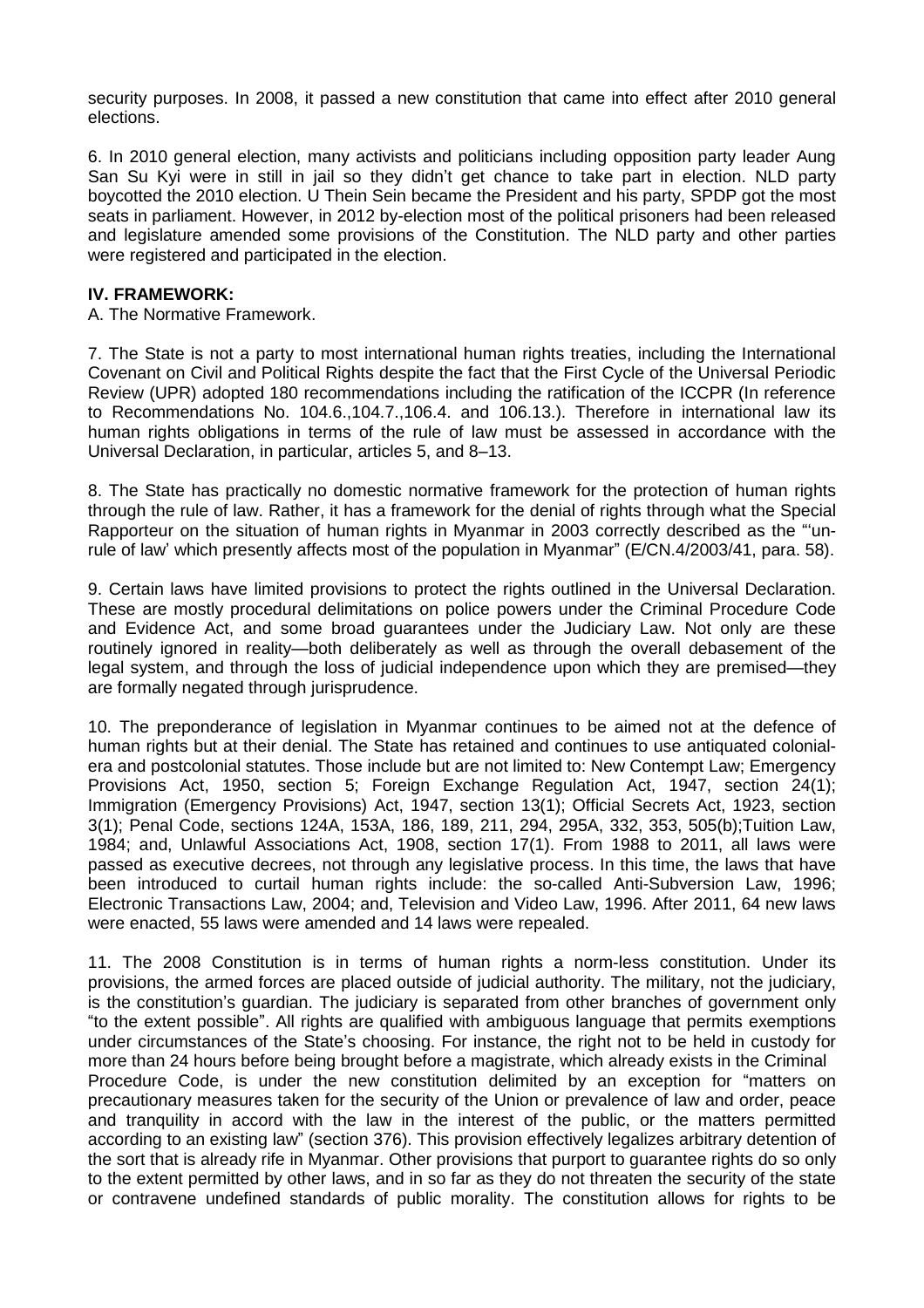revoked at any time and for their suspension during a state of emergency. The cumulative effect of these qualifications is to render all statements of rights meaningless. Some relevant sections of the constitution can be found in the annex.

# **B. The Institutional Framework:**

12. Despite the political changes in Myanmar since 2011 to the very limited extent that norms exist for the protection of human rights in Myanmar, under the current institutional framework they cannot be enforced except in certain types of cases that correspond with state policy. The main features of the institutional framework that prohibit enforcement are the militarized functions of the police force, resulting in routine and systemic human rights abuses, and the non independence of the judiciary.

13. The police force in Myanmar has two broad functions that correspond with those of other forces around the world. First, it secures public order, and second, it investigates crime. However, in Myanmar it does not perform these functions as a discrete professional civilian force but as a paramilitary and intelligence agency under command of the armed forces. Policing functions are also shared among other parts of the state apparatus, including with executive councils at all levels that supervise and oversee other agencies, and with other local bodies, including the fire brigade and a government-organized mass group. At the same time, specialized agencies, in particular the Special Branch, operate as proxies for military intelligence, rather than as autonomous investigators of crime. Consequently, the characteristics of policing and prosecutions in Myanmar include: routine arbitrary arrest and detention; common use of torture and other forms of cruel and inhuman treatment, and frequent deaths in custody; coerced signing of documents that have no basis in law; baseless and duplicated charges; and fabricated cases. The annex to this submission contains examples to illustrate and support each of these points, as well as for those in the next paragraph, on the judiciary.

14. Although the courts are not formally subordinate to the executive, they can neither function in accordance with the laws that they purport to uphold nor in a manner that can defend, let alone implement human rights. Some of their features include:

a. Procedurally-incorrect cases: Breaches of legal procedure are routine in all types of cases. In politically-motivated cases, breaches occur because of the imperative to arrive at predetermined verdicts; in ordinary cases, because of the general debasement of the judiciary under the un-rule of law and because of endemic corruption.

b. Evidence-less cases: Accused persons in criminal cases in Myanmar are routinely imprisoned without evidence for the same reasons that cause procedural incorrectness.

c. Lack of means for redress: There are no effective means for redress to victims of human rights abuse through the courts in Myanmar.

The First Cycle of the UPR on Myanmar recommended (Recommendation No. 104.37.) the State to 'ensure the independence of judiciary and guarantee due process of law'. Regrettably, Myanmar has failed to initiate any step in ensuring the country's judicial independence in compliance with the recommendations.

## **V. Current Issues:**

15. Impunity of the military and police is being guaranteed where rule of law is not well functioning in the system. When the military personnel committed crime, the perpetrators are hardly punished in accordance with law. Several cases of torture to death in custody, arbitrary arrest and detention, torture and extra-judicial killing were documented even after political changes in 2011. Impunity to the perpetrators of torture, extrajudicial executions and other gross violations of human rights continues unabatedly. The culture impunity is maintained by the State despite the Recommendations (No. 107.6., 107.42. and 107.44.) in the First Cycle of the UPR.

Although citizen use their democratic rights, according to Constitution or in accordance with law, their rights have been denied. Since the new land law amendment on 30 March 2012, the farmers began attempting to get their land back and Commender-in-Chief said Farmers protest over land grabbing however their peaceful protest turned into sending themselves to jail. Their right to life even threaten over protesting land dispute cases.